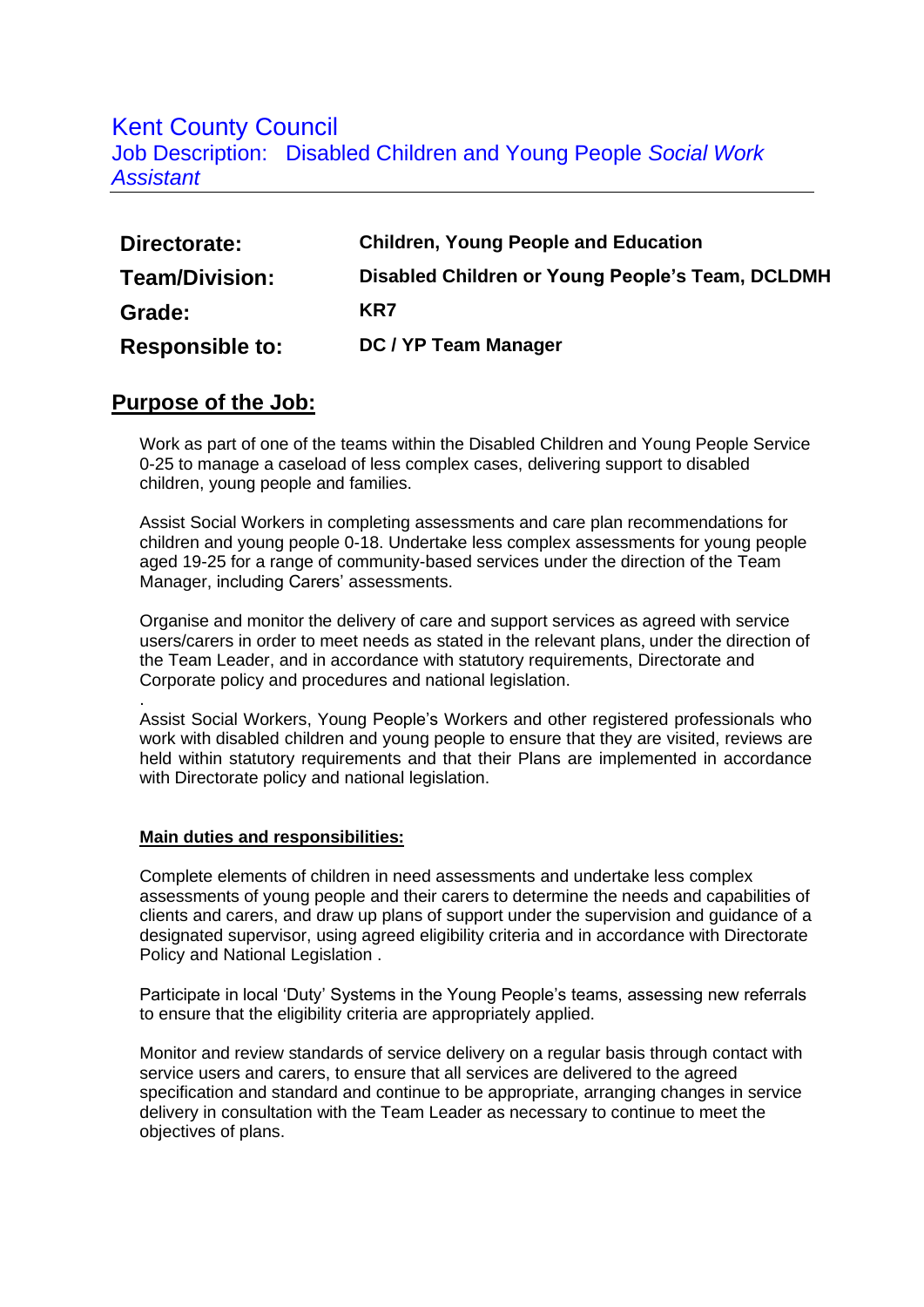Develop good working relationships with Education and Health staff to contribute to Education, Health and Care plans and other individual plans to ensure that positive outcomes for children and young people are achieved.

Develop a good working relationship with the families, foster carers and other key professional contacts of children and young people in Care, arranging transport and contact arrangements etc. Assist with planning for appropriate provision post-18, supporting young people in Care to express their wishes and feelings and complete their Pathway Plans.

Maintain the Directorate's records by recording all contacts and up-dating all care and other plans (including costs, providers and monitoring arrangements, and all details of monitoring activity, using SWIFT or LIBERI as appropriate), in order to inform the Directorate's planning process.

Act as case worker to service users and carers where appropriate, providing and ensuring the availability of adequate advocacy arrangements, including making a contribution to the receivership process and cases where Power of Attorney and Court of Protection issues apply, in collaboration with other relevant staff, e.g. Client Financial Affair Officers, in order to assist clients towards self-determination of their care arrangements.

Undertake case summaries and compile chronologies and gather information from external agencies for Child Protection or Safeguarding enquiries, to enable the teams and Safeguarding Coordinators to carry out thorough investigations or to make informed decisions concerning Care Plans and to ensure that the welfare of the child/young person is paramount.

.

Footnote: This job description is provided to assist the job holder to know what his/her main duties are. It may be amended from time to time without change to the level of responsibility appropriate to the grade of post.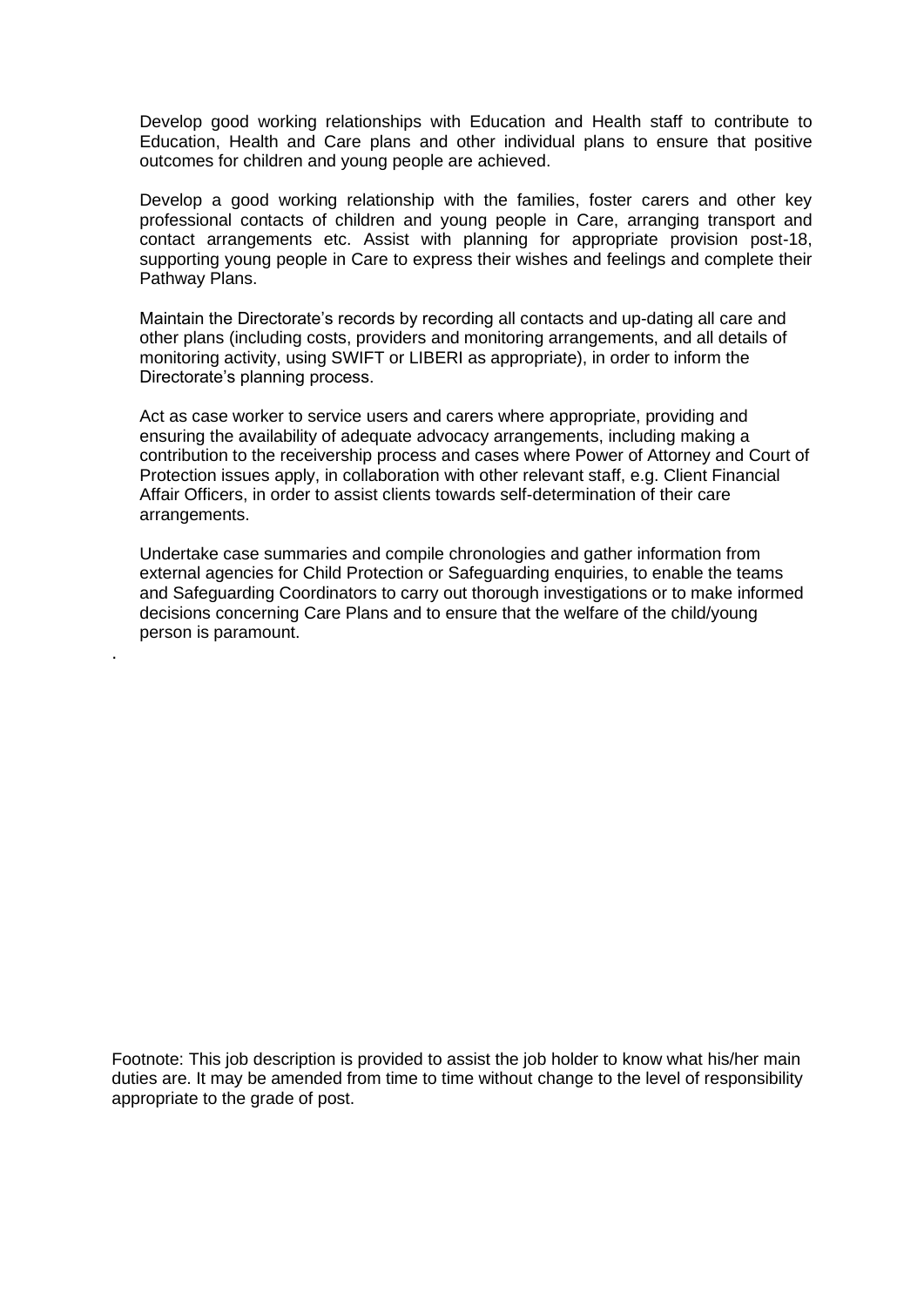## Kent County Council Person Specification: *Disabled Children and Young People Social Work Assistant*

The following outlines the criteria for this post. Applicants who have a disability and who meet the criteria will be shortlisted.

Applicants should describe in their application how they meet these criteria.

|                             | <b>CRITERIA</b>                                                                                                                                                                                                                                                                                                                                                                                                                                                                                                                                                                                                                                                                                                                                                                                                                                                                                                                                                                                                                                                                                  |
|-----------------------------|--------------------------------------------------------------------------------------------------------------------------------------------------------------------------------------------------------------------------------------------------------------------------------------------------------------------------------------------------------------------------------------------------------------------------------------------------------------------------------------------------------------------------------------------------------------------------------------------------------------------------------------------------------------------------------------------------------------------------------------------------------------------------------------------------------------------------------------------------------------------------------------------------------------------------------------------------------------------------------------------------------------------------------------------------------------------------------------------------|
| <b>QUALIFICATIONS</b>       | Level 2 Diploma in Health and Social Care or<br>$\bullet$<br>equivalent<br>Working towards Level 3 Diploma in Health<br>$\bullet$<br>and Social Care<br>GCSE A*-C or equivalent in Mathematics and<br>$\bullet$<br>English                                                                                                                                                                                                                                                                                                                                                                                                                                                                                                                                                                                                                                                                                                                                                                                                                                                                       |
| <b>EXPERIENCE</b>           | Experience of working with people with social<br>care needs (eg children/young people,<br>Learning Disability, Physical Disability, Older<br>Persons, people with Mental Health issues)<br>Experience of undertaking initial assessments<br>$\bullet$<br>and risk assessments and the drafting of care<br>plans<br>Experience of working within a multi-agency<br>environment/partnership                                                                                                                                                                                                                                                                                                                                                                                                                                                                                                                                                                                                                                                                                                        |
| <b>SKILLS AND ABILITIES</b> | Good communication skills, both oral and<br>$\bullet$<br>written, and interpersonal skills in order to<br>communicate effectively with service users and<br>their families, colleagues and external<br>agencies<br><b>Computer literate</b><br>٠<br>Ability to prioritise workload and to work<br>effectively on own initiative as well as part of<br>the team<br>Effective planning and organisational skills<br>٠<br>Ability to demonstrate a sensitive, tactful and<br>$\bullet$<br>empathetic response to service users and<br>carers<br>Ability and commitment to support the<br>$\bullet$<br>Directorate's Equality and Diversity Policy<br>Statement, which is an integral part of the<br>Directorate's service delivery and relationship<br>with the service user to respect people as<br>individuals regardless of age, ethnic origin,<br>cultural values, disability, gender, sexual<br>orientation or religion<br>Ability to travel across a wide geographical<br>٠<br>area in a timely and flexible manner at various<br>times of the day in accordance with the needs<br>of the job |